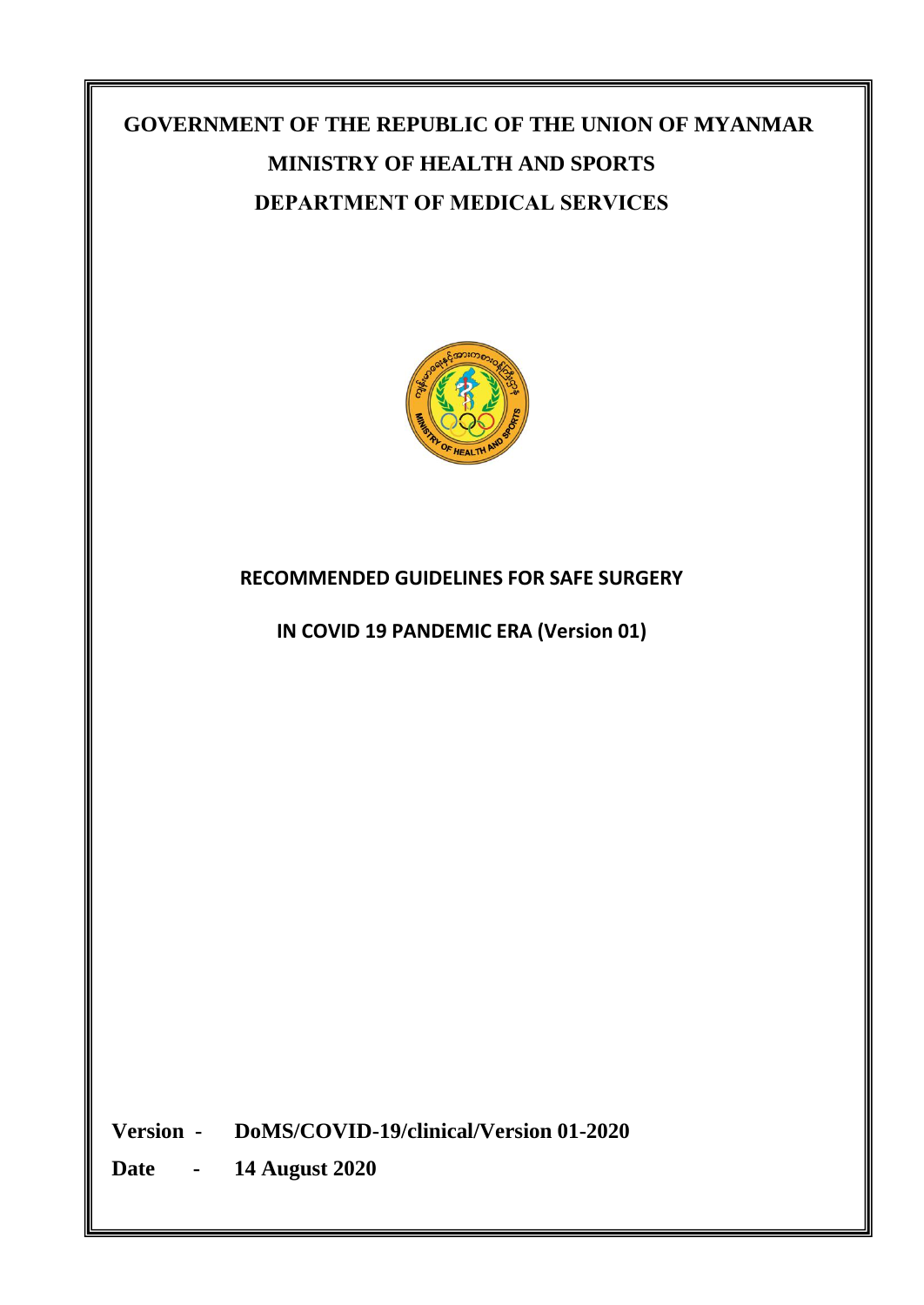#### **RECOMMENDED GUIDELINES FOR SAFE SURGERY IN COVID 19 PANDEMIC ERA**

#### **(Version 01)**

#### **(as of 14-8-2020)**

#### **1. PATIENTS ENTERING THE SURGICAL EMERGENCY**

**1.1.** Triage of the patients

Patients entering the surgical emergency must undergo epidemiologic and symptomatologic screening for COVID-19 as guided by MOHS.

Those who are excluded from PUI criteria are treated as routine surgical patients regarding conservative and surgical management.

Those who are not included in the PUI criteria but still regarded as COVID-19 suspect, must be put in isolation room in surgical ward and manage under level II protection. Throat swab/serological test must be taken and result requested as priority. In the meantime, the patient is prepared for surgery.

if the result came back as negative, the patient will be operated in routine surgical theatre under level III protection.

if the result came back as positive, the patient will be operated at designated COVID-19 theater under level III protection and proceed to be managed in COVID-19 positive hospital facility as guided by MOHS.

The nature of urgent operations is attached in appendix  $A^1$ .

#### **1.2.** emergency patients under the criteria of PUI

Those who are included in the criteria of PUI, are transferred to PUI ward and managed as guided under MOHS guideline. Throat swab/serological test must be taken and results requested as priority. In the meantime, the patient is prepared for surgery.

if the result came back as negative, the patient will be operated in routing surgical theatre under level III protection.

if the result came back as positive, the patient will be operated at designated COVID-19 theatre under level III protection and proceed to be managed in COVID-19 positive hospital facility as guided by MOHS.

The nature of emergency operations is attached in appendix  $A^1$ .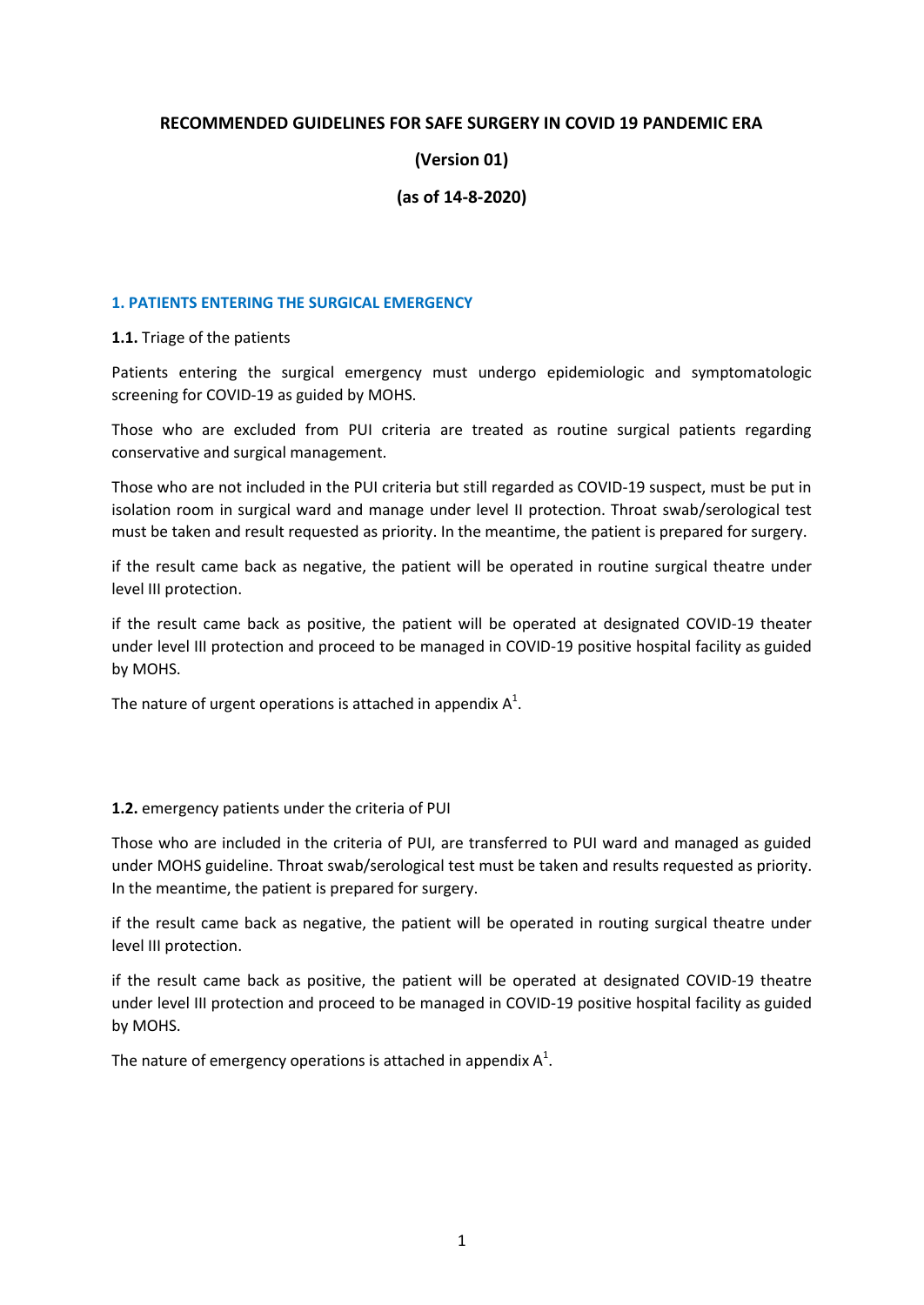

#### **Figure 1. work flow of the patient entering the surgical emergency**

#### **2. ELECTIVE SURGERY**

All Benign non-life-threatening surgery should be postponed to a later date.

All COVID positive elective cases must be postponed until the patient become negative

Malignant elective cases should be prioritized after risk assessment

Potentially curable cases, cases expected to recover quickly should be prioritized

Those patients with advanced malignant disease and co-morbid conditions should be referred to other adjuvant therapy.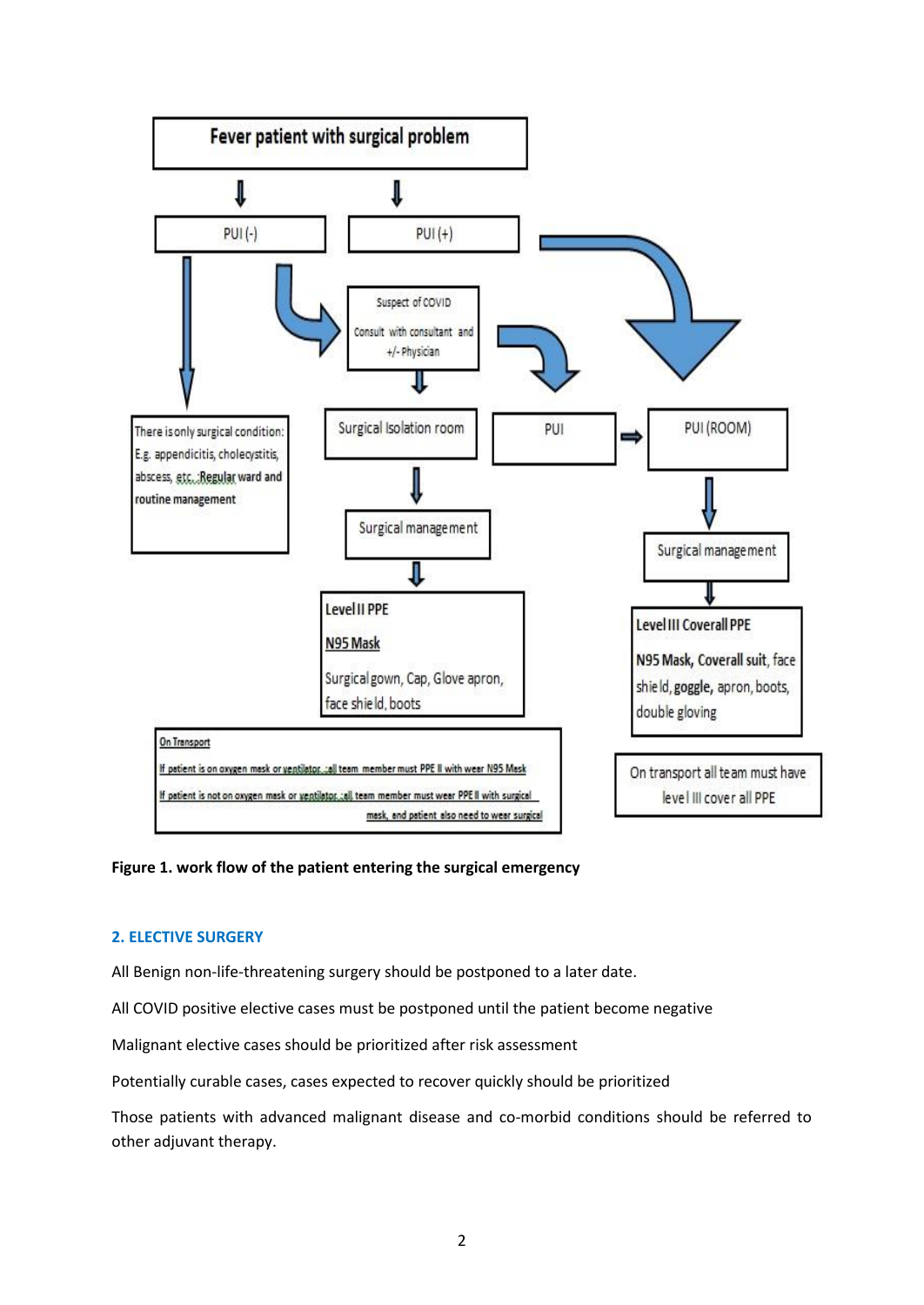Complicated malignant diseases like bleeding and obstruction should be regarded as emergency surgery and manage as such.

All elective patients undergoing surgery are advised to be self-isolated for 14 days prior to surgery. They must be screened by throat swab/serological test 48 to 72 hours prior to surgery.

If throat swab/serological test negative, proceed with surgery.

If a patient is positive on throat swab, postpone surgery at least by 14 days and repeat swab 48 hours before planned surgery date.

Accumulating evidence clearly demonstrates that a preop CT chest does not add to the detection of Covid-19 in an asymptomatic, isolated, and tested patient and is not recommended for screening before elective cancer surgery

Risk mitigation strategies must be practiced during surgical procedure. (eg Stoma)

Self-isolation for 14 days is advised following discharge after surgery

#### **3. LAPAROSCOPIC SURGERY**

There is a risk of aerosol-type infection.

It is considered only in selected cases.

Appendicitis/ cholecystitis: conservative/open should be the preferred procedure.

In case undergoing laparoscopic surgery, limited use of lower energy device may reduce viral load.

The use of low pressure, low air flow insufflation is advised.

Desufflation by an appropriate suction device attached to HEPA filter.

Surgical team must wear level 3 PPE with or without PAPR. Indications for PAPR usage is attached at Appendix  $B^2$ .

#### **4. ENDOSCOPIC PROCEDURE**

Urgent endoscopy should be performed in acute gastrointestinal bleeding, biliary sepsis, foreign body removal and gastrointestinal obstruction requiring stenting.

Semi-urgent endoscopy should be performed in patients who require endoscopy for highly suspicious cases of cancer or ERCP for hepatobiliary pancreatic cancers.

All routine diagnostic endoscopy or surveillance and follow-up endoscopy should be deferred until further notice<sup>3</sup>.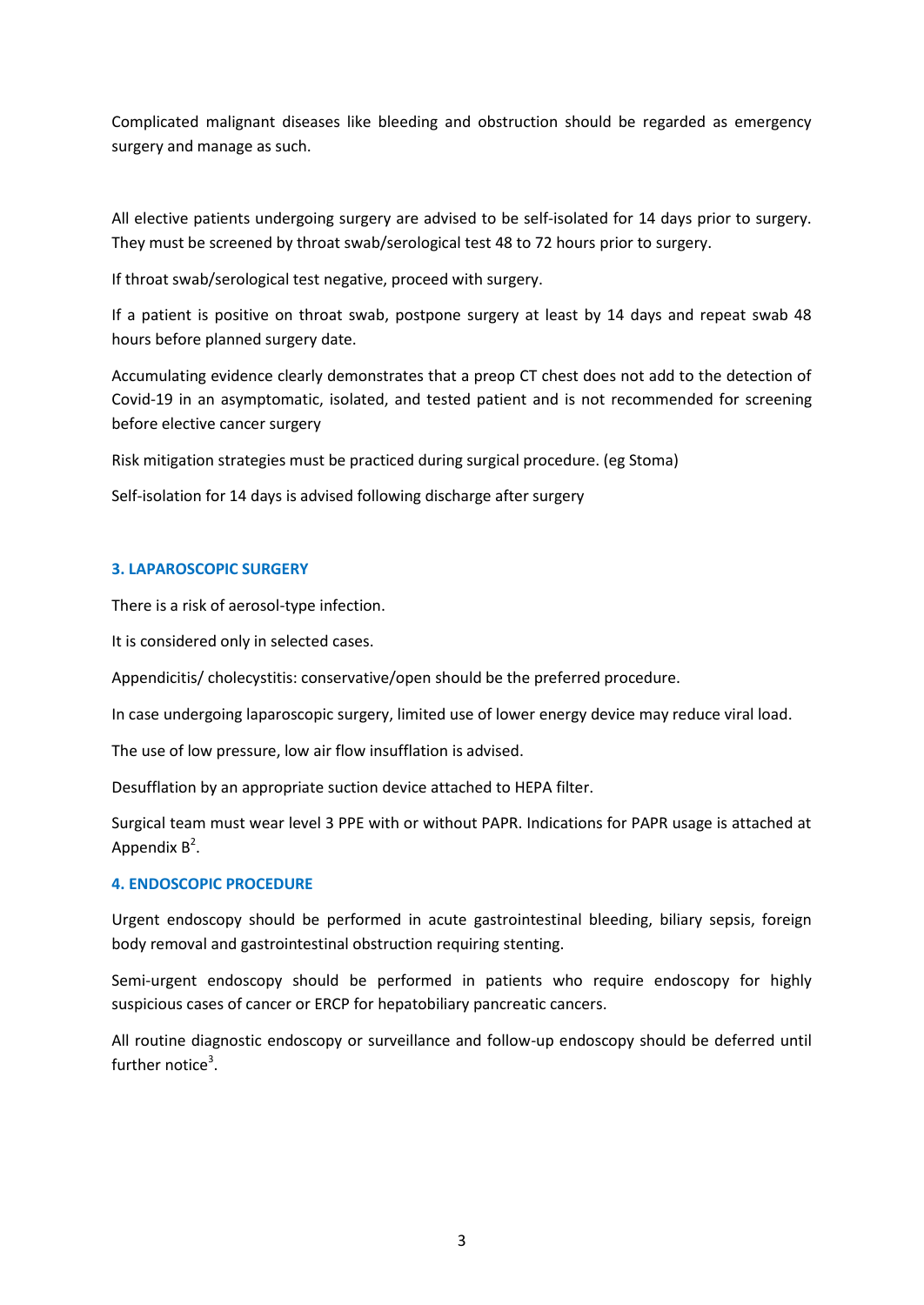| Procedure    | <b>Standard PPE</b>             | <b>Enhanced PPE</b>  | <b>Manpower</b>     | of<br><b>Frequency</b><br>gown |
|--------------|---------------------------------|----------------------|---------------------|--------------------------------|
|              | non-suspected /<br><b>For</b>   | risk/<br>high<br>For |                     | donning                        |
|              | test-ve cases                   | confirmed COVID 19   |                     |                                |
| <b>OGDS</b>  | Surgical mask/N95               | N95/PAPR             | Endoscopist 1       | Mask: end of each session      |
|              | PPE level 2                     | PPE level 3.         | Nurses <sub>2</sub> | change<br>when<br>Gown:        |
|              | Standard scopy room             | Negative<br>pressure |                     | contaminated                   |
|              |                                 | room                 |                     | Gloves: after each case        |
| Colonoscopy  | Surgical<br><b>N95</b><br>mask/ | N95/PAPR             | Endoscopist 1       | Mask: end of each session      |
|              | PPE level 2                     | PPE level 3.         | Nurses <sub>2</sub> | change<br>when<br>Gown:        |
|              | Standard scopy room             | Negative<br>pressure |                     | contaminated                   |
|              |                                 | room                 |                     | Gloves: after each case        |
| <b>ERCP</b>  | Surgical<br>mask/<br>N95        | N95/PAPR             | Endoscopist 1       | Mask: end of each session      |
|              | PPE level 2                     | PPE level 3.         | Nurses <sub>2</sub> | change<br>when<br>Gown:        |
|              | Standard scopy room             | Negative<br>pressure |                     | contaminated                   |
|              |                                 | room                 |                     | Gloves: after each case        |
| Arthroscopy  | Surgical<br><b>N95</b><br>mask/ | N95/PAPR             | Endoscopist 1       | Mask: end of each session      |
|              | PPE level 2                     | PPE level 3.         | Nurses <sub>2</sub> | change<br>when<br>Gown:        |
|              | Standard scopy room             | Negative<br>pressure |                     | contaminated                   |
|              |                                 | room                 |                     | Gloves: after each case        |
| Bronchoscope | N95/PAPR                        | N95/PAPR             | Endoscopist 1       | Mask: end of each session      |
|              | PPE level 3.                    | PPE level 3.         | Nurses <sub>2</sub> | change<br>when<br>Gown:        |
|              | Negative pressure room          | Negative<br>pressure |                     | contaminated                   |
|              |                                 | room                 |                     | Gloves: after each case        |

#### **5. FACTORS TO BE CONSIDERED IN RECOVERY OF ELECTIVE SURGICAL SERVICES IN POST COVID ERA**

**5.1. Timing** : sustained reduction in the rate of new COVID-19 cases for 14 consecutive days

**5.2. Testing** : both PCR and serological test must be available with clear policies for testing requirements

**5.3. PPE** : adequate PPE and surgical supplies

#### **5.4. Essential perioperative services**

**:** (e.g. diagnostic imaging, laboratories, anaesthesia , critical care, sterile processing)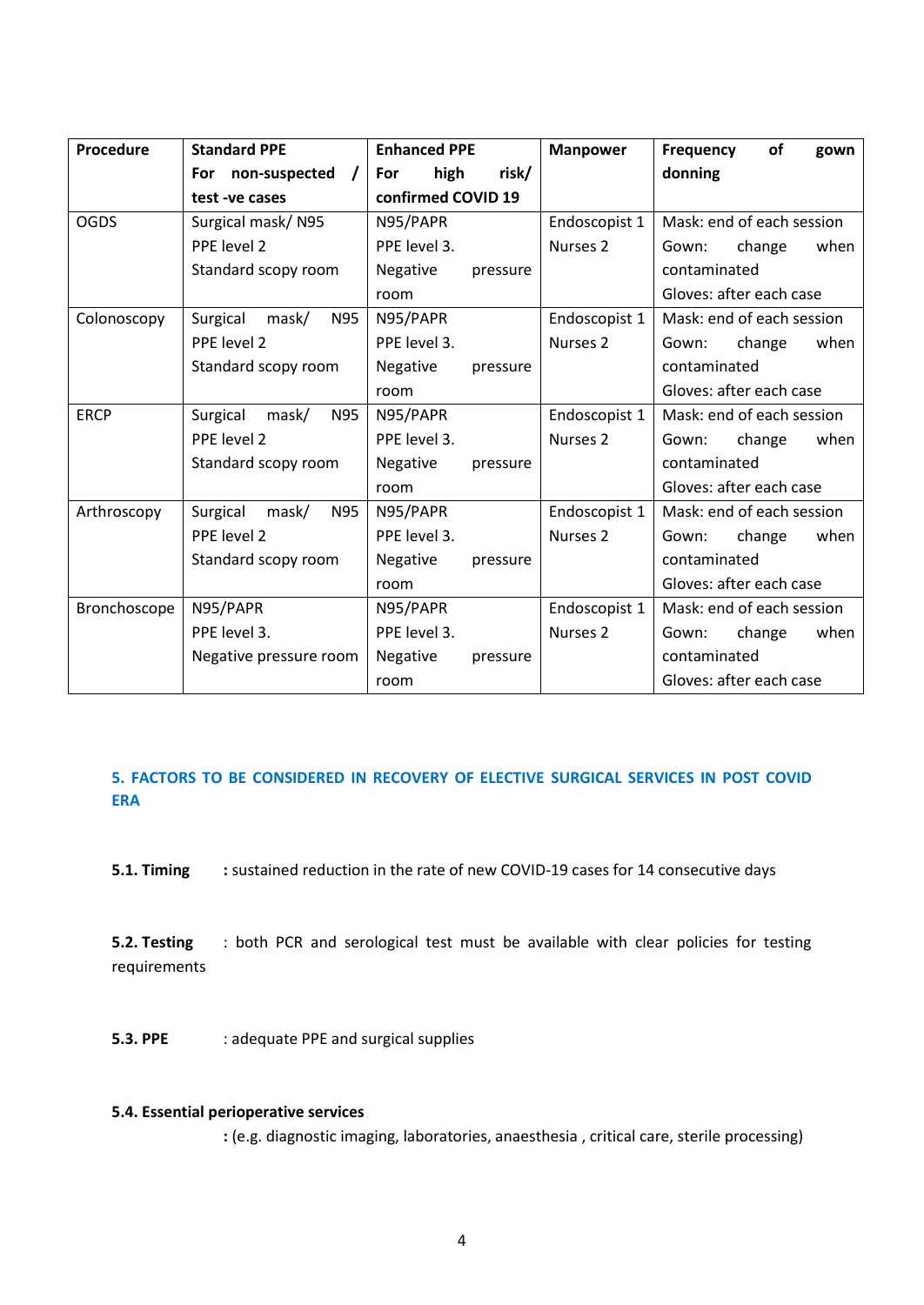#### **5.5. Hospital facilities**

**:** patient ward with proper spacing, isolation ward, ITU

#### **5.6. Surgical work force**

: adequate team members of surgery with complete protection, practicing social distancing, universal precaution. They must have adequate training and communication without having stress or fatigue. Adequate screening program for health personnels must be established.

#### **6. SETTING UP COVID OT**

Designated operation theatre must be used for all confirmed COVID-19 infected patients. Theatre must be labelled as COVID-19 operation theatre. Large clear billboards and signage in local language and/or English.

**6.1. Operation theatres:** 2 covid OTs if possible. One for obstetrical surgical procedures and second for general surgery/ orthopaedic procedures for all age groups.

**6.2. Location**: OTs should be in dedicated COVID Block/ Centre if possible. There should not be any adjoining inhabited buildings within 20 meters. It should be near COVID ICU, HDU, isolation ward and emergency ward.

**6.3. Changing Room**: There must be independent changing rooms with toilet and shower facility. It must be provided with automatic doors.

**6.4. Donning Area**: There must be dedicated donning room adjacent to scrub room. PPE Kits should be available in adequate number.

**6.5. Doffing Area**: There must be dedicated doffing room with hand sanitization facility and waste collection bins. PPE should be disposed according to Biomedical Waste Management guidelines.

**6.6. Separate Entry and Exit**: Entry to donning area and exit from doffing area should be separate to avoid mixing up of the health care workers

**6.7. Air conditioning**: airborne infection isolation requirements (AIIR) have to be strictly enforced. OT should be in non-recirculatory (air conditioning) system. Air handling unit (AHU) will have provision to receive adequate outdoor air supply. It should not be from within the building. Exhaust blower should be provided to extract the room air and exhaust out into the atmosphere, after suitable "exhaust air treatment".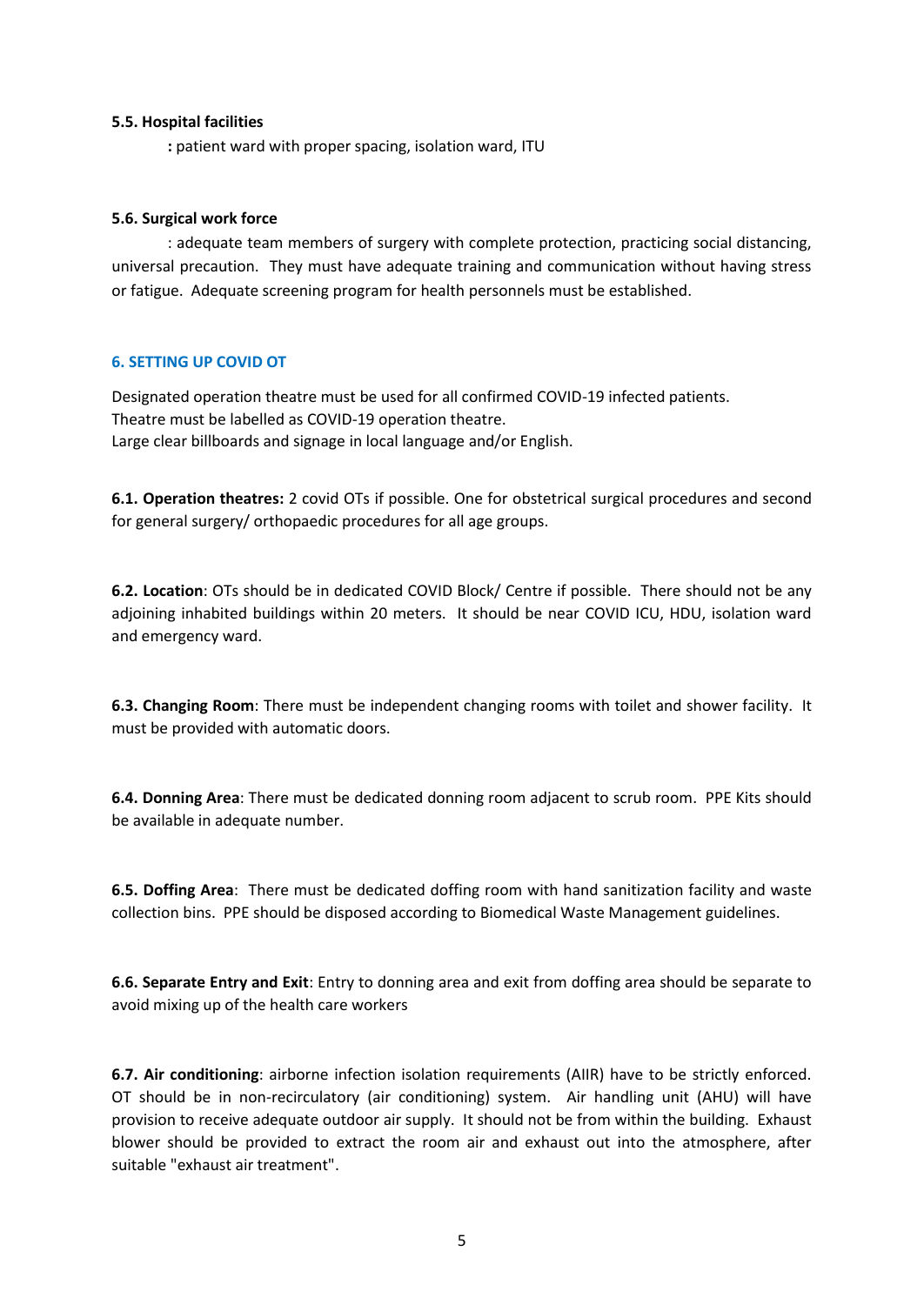The exhaust air quantity should be greater than the supply air quantity so that a negative pressure of minimum2.5 Pa (preferably >5 Pa) is achieved in room. Supply air quantity should provide a minimum of 12 air changes per hour. Position of the extract air duct in the OT should be just above the head of the patient.

Best another option, the COVID OT can have stand-alone room air-conditioners (two split airconditioners of 2tons refrigeration capacity per OT)

Fresh air intake through a fan filter unit will prevent outdoor dust entry (containing high levels of PM 10 & PM 2.5 particles) & exhaust fans should be kept operational. Set the room temperature between 24'C & 30'C. Maintain humidity between 40% & 70%. Use fans in dry climates (30'C) to increase air movement. Negative pressure could be created by putting up 2-3 exhaust fans. Treatment of exhaust air can be done preferably by high efficiency particulate air (HEPA) filtration or by chemical disinfection (1% hypochlorite). Other 2 options available for exhaust air treatment are Ultraviolet (UV) irradiation (15 min) & Heating (45 min at temp of 75 'C)

**6.8. Equipment:** Remove all non-essential equipment & gadgets. Place all equipment & drugs essential for anaesthetic management in a tray. Surgical equipment, linens & dressing which are essential should be kept ready on separate trolleys.

**6.9. Transparent Plastic Sheet Covers:** All monitors, cables, anaesthesia work station/machine, cautery, operation table, patient trolley must be covered. These coverings should be removed & changed after each case.

**6.10. Heat and Moisture Exchanger with viral filters:** Place 2 high HMEFs. First, between tracheal tube and breathing circuit. Second, between expiratory limb and anaesthetic machine.

**6.11. Aerosol Generating Procedures (AGP)**: Tracheal intubation and extubation, suctioning, nebulization, CPAP, BiPAP, high-flow nasal oxygen therapy, bronchoscopy, etc are aerosol generating medical procedures.

The chances of exposure to the virus are maximum during such procedures.

During AGPs, all health care workers should always wear full component of proper PPE kit.

(Cover all gown, N95 mask, eye shield, cap, double gloves, shoe cover)

**6.12. Number of personnels inside COVID OT**: There should be minimum required personnel inside the COVID OT. On an average 7-8 PPE Kits are required for a surgical procedure (e.g. 2 surgeons, 1 nurse, 2 anesthetists, 1 anaesthetic technician, 1 paediatrician, 1 resource person, 1 sweeper, 1 transfer personnel)

**6.13. Communication Issues:** Team should practice sign language. No bag, purse, mobile phone should be allowed. If intercom facilities are not available, one mobile phone with transparent covering can be used.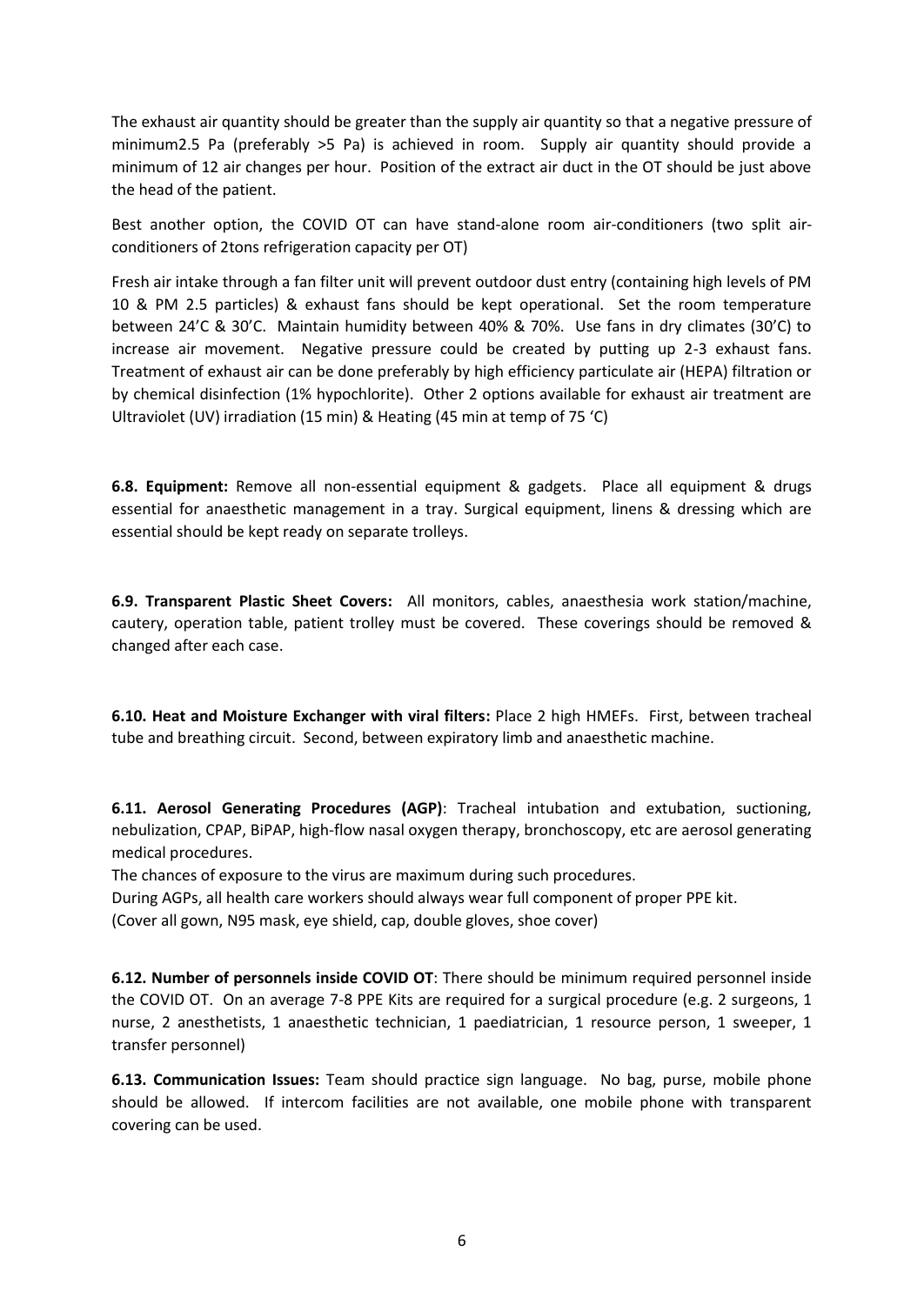**6.14. Sterilization and Decontamination**: Approximately one hour between 2 cases. Hydrogen peroxide spray disinfection through hydrogen peroxide generator (VHPG). 1% sodium hypochlorite solution or 75% alcohol wiping off equipment and floor.

Seal all used airway equipment in a double zip-locked plastic bag. Discard breathing circuit, mask, tracheal tube, HME filters, gas sampling line and soda lime after every surgery. Water trap should be changed if it becomes potentially contaminated.

All surgical linen and dressings, etc. are to be discarded. All unused items on the drug tray and airway trolley should be assumed as contaminated and to be discarded.

Histopathological specimen kept in tight fit plastic boxes, sealed in plastic bags.

Metallic equipment to be kept in 1% sodium hypochlorite solution for half an hour, then washed and wiped clean. Sent to CSSD should be covered in plastic bags and clearly labelled. Surfaces of passage ways and the elevator should be cleaned with sodium hypochlorite and alcohol.

**6.15. Wheeling in the patient:** COVID-19 infected patient is wheeled through a separate/ isolated corridor to the operation theatres. Patient should not stay in premedication room. Patient should wear autoclaved operation theatre clothes, cap, surgical/N95 mask, covered with plastic sheets.

**6.16. Wheeling out the patient:** Tracheal extubation should be done on the table and place the surgical/N95 mask. If not feasible to extubate, transfer to COVID ICU. Patient should not be kept in recovery room and should be transfer directly to the isolation ward.

**6.17. Transfer to isolation ward/ ICU:** Transport personnel should change PPE. Patient should wear autoclaved operation theatre clothes, cap, surgical/N95 mask, cover with plastic sheet.

**6.18. Use of Blood Products:** Routine blood donor screening measures are used. No contraindications of blood transfusion to COVID patient.

**6.19. Neonatal care/ resuscitation:** Preferable to do neonatal care/ resuscitation after LSCS in the second OT or outside the COVID OT

**6.20. Staffing the COVID OT:** Minimum number of staff for working in shifts in COVID OT. Institutional policies for quarantine of staff working COVID OT should be made. Staff who does not want to go home will have to be given suitable accommodation by the hospital. Any health care workers who develop flu like symptoms should immediately inform authorities.<sup>4</sup>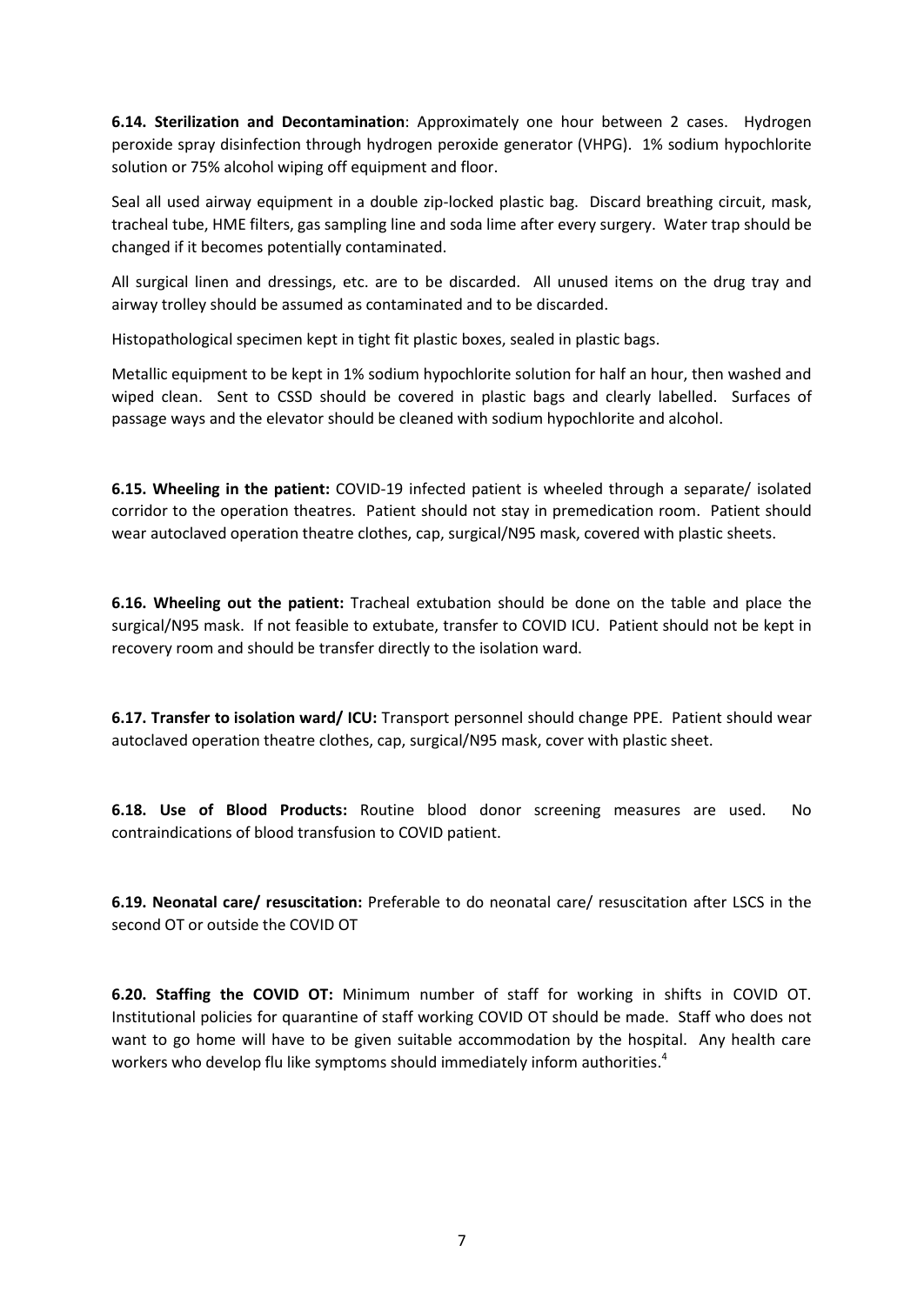## **Appendix A**

## **Emergency procedures to be performed in < 24 hours**

| General<br>surgery<br>(upper GI,<br>HPB,<br>colorectal,<br>breast,<br>endocrine) | Emergency<br>laparotomy<br>(peritonitis/<br>perforation/<br>ischaemia/<br>Necrotising fasciitis)<br>Drainage of localised | Emergency<br>laparotomy -<br>bleeding not<br>responding to<br>endoscopic/<br>interventional<br>radiology<br><b>Benign Perforated</b> | Appendicectomy -<br>complicated/<br>unresponsive to<br>conservative Rx<br>appendicitis<br>Acute airway | Intra-<br>abdominal<br>trauma which<br>cannot be<br>managed<br>conservatively                                                    | Laparotomy<br>for post-<br>operative<br>complications<br>(eg<br>anastomotic<br>leaks/<br>bleeding) |
|----------------------------------------------------------------------------------|---------------------------------------------------------------------------------------------------------------------------|--------------------------------------------------------------------------------------------------------------------------------------|--------------------------------------------------------------------------------------------------------|----------------------------------------------------------------------------------------------------------------------------------|----------------------------------------------------------------------------------------------------|
|                                                                                  | sepsis/ necrosis if not<br>responding to<br>conservative Rx                                                               | oesophagus/<br>stomach - with<br>survivable<br>mediastinitis/<br>peritonitis                                                         | obstruction -<br>thyroid                                                                               |                                                                                                                                  |                                                                                                    |
| Oral and<br>facio-<br>maxillary<br>surgery                                       | Haemorrhage from<br>maxillary/ mandibular<br>trauma not<br>responsive to<br>conservative Rx                               | Dental Sepsis - not<br>responding to<br>conservative Rx and<br>threatening life/<br>airway/sight/ brain.                             | Orbital<br>Compartment<br>Syndrome/Muscle<br>Entrapment -<br>threatening sight                         | Jaw Dislocation<br>- not<br>responding to<br>conservative Rx                                                                     |                                                                                                    |
| Reconstruc<br>tive plastic<br>surgery<br>including<br>burns and<br>hands         | Major burns - Airway<br>management/<br>resuscitation/<br>escharotomies/<br>amputations/<br><b>Toxic Shock</b>             | Chemical burns -<br>especially Eye                                                                                                   | Necrotising<br>Fasciitis - any site                                                                    | Soft tissue<br>infection - any<br>site (especially<br>closed<br>compartments/<br>joints) not<br>responding to<br>conservative Rx | Revascularisati<br>on/<br>reimplantation<br>/ failing free<br>flap - any site                      |
|                                                                                  | Washout open<br>wound/fractures/<br>infected/<br>contaminated - any<br>site                                               | Removal of<br>prosthesis/expander<br>for fulminant<br>infection                                                                      |                                                                                                        |                                                                                                                                  |                                                                                                    |
| Urology                                                                          | Renal obstruction<br>with infection - not<br>responding to<br>conservative Rx                                             | Renal/ureteric<br>trauma requiring<br>open surgery                                                                                   | Bladder trauma<br>requiring open<br>surgery                                                            | Genital<br>trauma/<br>Fournier's<br>gangrene                                                                                     | Haematuria/<br>uncontrolled<br>haemorrhage                                                         |
| Trauma<br>and<br>orthopaedi<br>$\mathsf{CS}\xspace$                              | Fractures - Open/<br>Neurovascular<br>compromise/Skin<br>compromise/Long<br>Bone/Pelvis/Spine/Hip                         | Septic arthritis -<br>natural/prosthetic<br>joint                                                                                    | Dislocated joints                                                                                      | Compartment<br>syndrome                                                                                                          |                                                                                                    |
| <b>ENT</b>                                                                       | Airway obstruction -<br>Cancer/Foreign<br>body/Sepsis                                                                     | Neck trauma with<br>vascular/visceral/<br>airway injury                                                                              | Nasal/ear button<br>battery removal                                                                    | Life<br>threatening<br>middle ear<br>conditions                                                                                  | Orbital<br>cellulitis                                                                              |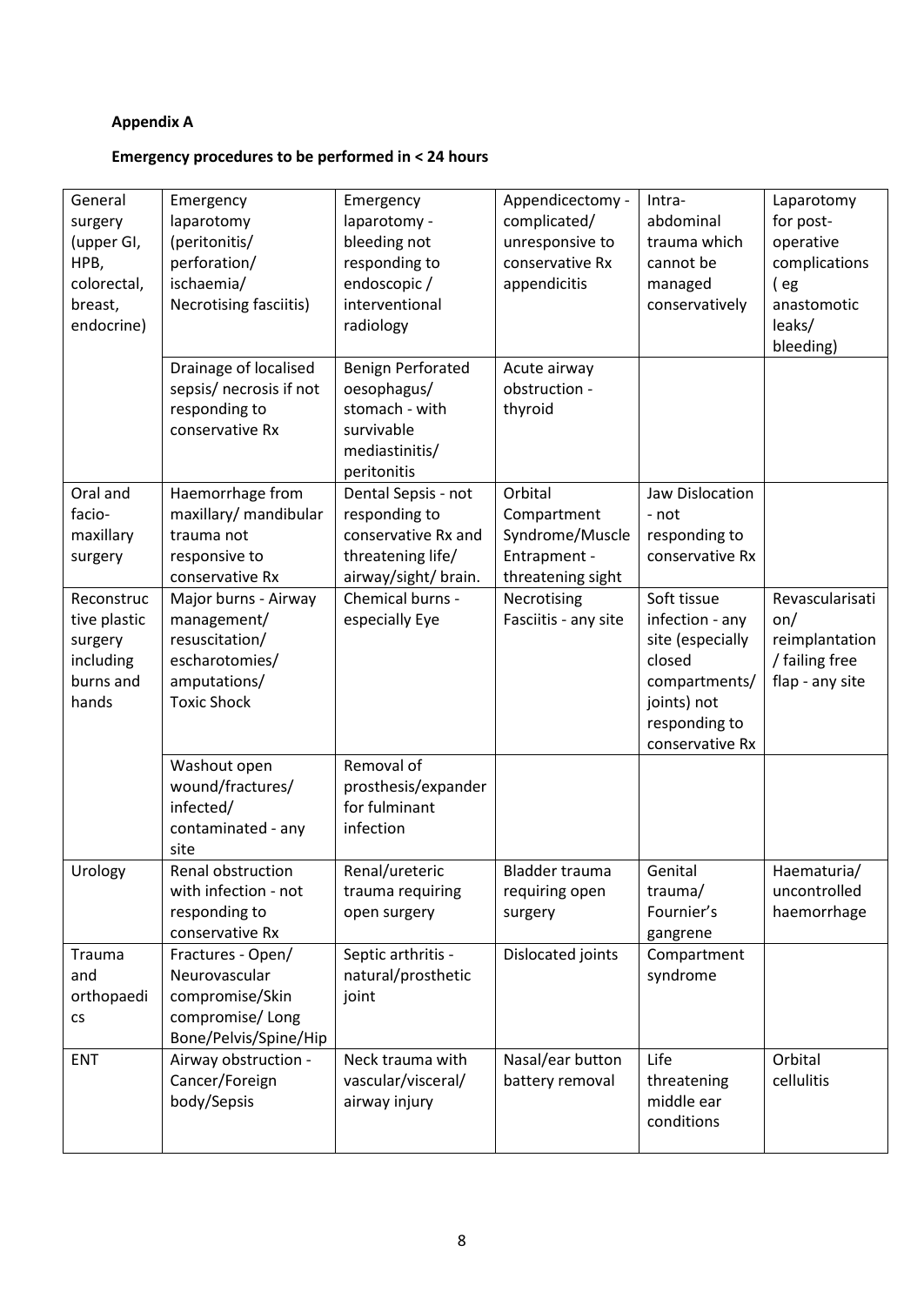| Neurosurge   | Traumatic Brain injury                                                                                                  | Traumatic spinal               | Intra-cranial                                  | Acute raised                  | Cauda Equina       |
|--------------|-------------------------------------------------------------------------------------------------------------------------|--------------------------------|------------------------------------------------|-------------------------------|--------------------|
| ry           | - unsuitable for                                                                                                        | injury - unsuitable            | haemorrhage -                                  | Intracranial                  | Syndrome/          |
|              | conservative RX                                                                                                         | for conservative RX            | not responding to                              | pressure/                     | Acute spinal       |
|              |                                                                                                                         |                                | conservative RX                                | hydrocephalus                 | cord               |
|              |                                                                                                                         |                                |                                                | (recoverable                  | compression -      |
|              |                                                                                                                         |                                |                                                | stroke/                       | not suitable for   |
|              |                                                                                                                         |                                |                                                | tumour)                       | conservative       |
|              |                                                                                                                         |                                |                                                |                               | <b>Rx</b>          |
| Cardiothor   | Ruptured bronchus/                                                                                                      | Myocardial                     | Empyema with                                   | Aortic                        | Acute              |
| acic surgery | Chest Trauma                                                                                                            | infarction -                   | sepsis                                         | dissection/                   | presentation       |
|              |                                                                                                                         | imminent death                 |                                                | Acute mitral                  | of ventricular     |
|              |                                                                                                                         |                                |                                                | valve disease                 | septal defect      |
| Vascular     | Vascular injury/                                                                                                        | Uncontrolled                   | <b>Ruptured AAA</b>                            |                               |                    |
| surgery      | occlusion (Limb -                                                                                                       | external                       |                                                |                               |                    |
|              | including                                                                                                               | haemorrhage - any              |                                                |                               |                    |
|              | compartment                                                                                                             | site/source                    |                                                |                               |                    |
|              | syndrome and GIT)                                                                                                       |                                |                                                |                               |                    |
| Paediatric   | Neonatal                                                                                                                | Emergency                      | Emergency                                      | Emergency                     | Laparotomy         |
| general and  | Malformations                                                                                                           | Neonatal                       | laparotomy                                     | laparotomy -                  | for post           |
| urological   | needing emergency                                                                                                       | Laparotomy -                   | (peritonitis/                                  | bleeding not                  | operative          |
| surgery      | correction (life                                                                                                        | Necrotising Entero-            | perforation/                                   | responding to<br>conservative | complications      |
|              | threatening) -<br>Oesophageal Atresia,                                                                                  | Colitis (NEC),<br>Perforation, | ischaemia/<br>Necrotising                      |                               | (eg<br>anastomotic |
|              | Gastroschisis,                                                                                                          | Malrotation                    | fasciitis)                                     | management                    | leaks/             |
|              | Anorectal                                                                                                               |                                |                                                |                               | bleeding)          |
|              | Malformations                                                                                                           |                                |                                                |                               |                    |
|              | Appendicectomy -                                                                                                        | Thoracotomy /                  | Laparotomy for                                 | <b>Acute Scrotal</b>          | Trauma             |
|              | complicated or                                                                                                          | <b>Chest Drain</b>             | intussusception                                | Exploration                   | Thoracotomy        |
|              | unresponsive to                                                                                                         | Insertion / Video              | Strangulated                                   | (suspected                    | Trauma             |
|              | conservative Rx                                                                                                         | Assisted                       | inguinal hernia                                | Testicular                    | Laparotomy         |
|              |                                                                                                                         | <b>Thorascopic Surgery</b>     |                                                | Torsion)/                     | Removal of         |
|              |                                                                                                                         | (VATS) for Empyema             |                                                | Renal                         | Infected           |
|              |                                                                                                                         |                                |                                                | Obstruction                   | Central Line       |
|              |                                                                                                                         |                                |                                                | with infection -              |                    |
|              |                                                                                                                         |                                |                                                | not responding                |                    |
|              |                                                                                                                         |                                |                                                | to Conservative               |                    |
|              |                                                                                                                         |                                |                                                | <b>Rx</b>                     |                    |
| Paediatric   | Septic arthritis/                                                                                                       | Fractures - Open/              | Dislocated joints                              | Compartment                   |                    |
| Orthopaedi   | osteomyelitis                                                                                                           | Neurovascular                  |                                                | syndrome                      |                    |
| c surgery    |                                                                                                                         | compromise/Skin                |                                                |                               |                    |
|              |                                                                                                                         | compromise                     |                                                |                               |                    |
| Obstetrics   | Cat I and Cat II                                                                                                        | Instrumental                   | Conditions requiring emergency laparotomy like |                               |                    |
|              | <b>Caesarean Section</b>                                                                                                | delivery                       | primary postpartum haemorrhage, manual removal |                               |                    |
|              |                                                                                                                         |                                | of placenta etc.,                              |                               |                    |
| Gynaecolog   | Ruptured ectopic                                                                                                        | Ovarian accident               | Miscarriage complications requiring emergency  |                               |                    |
| у            | pregnancy                                                                                                               |                                | procedures. EUA                                |                               |                    |
|              |                                                                                                                         |                                |                                                |                               |                    |
| Please note  |                                                                                                                         |                                |                                                |                               |                    |
|              | Any delay in treatment, especially of cancers, trauma and life threatening conditions, may lead to<br>adverse outcomes. |                                |                                                |                               |                    |
|              |                                                                                                                         |                                |                                                |                               |                    |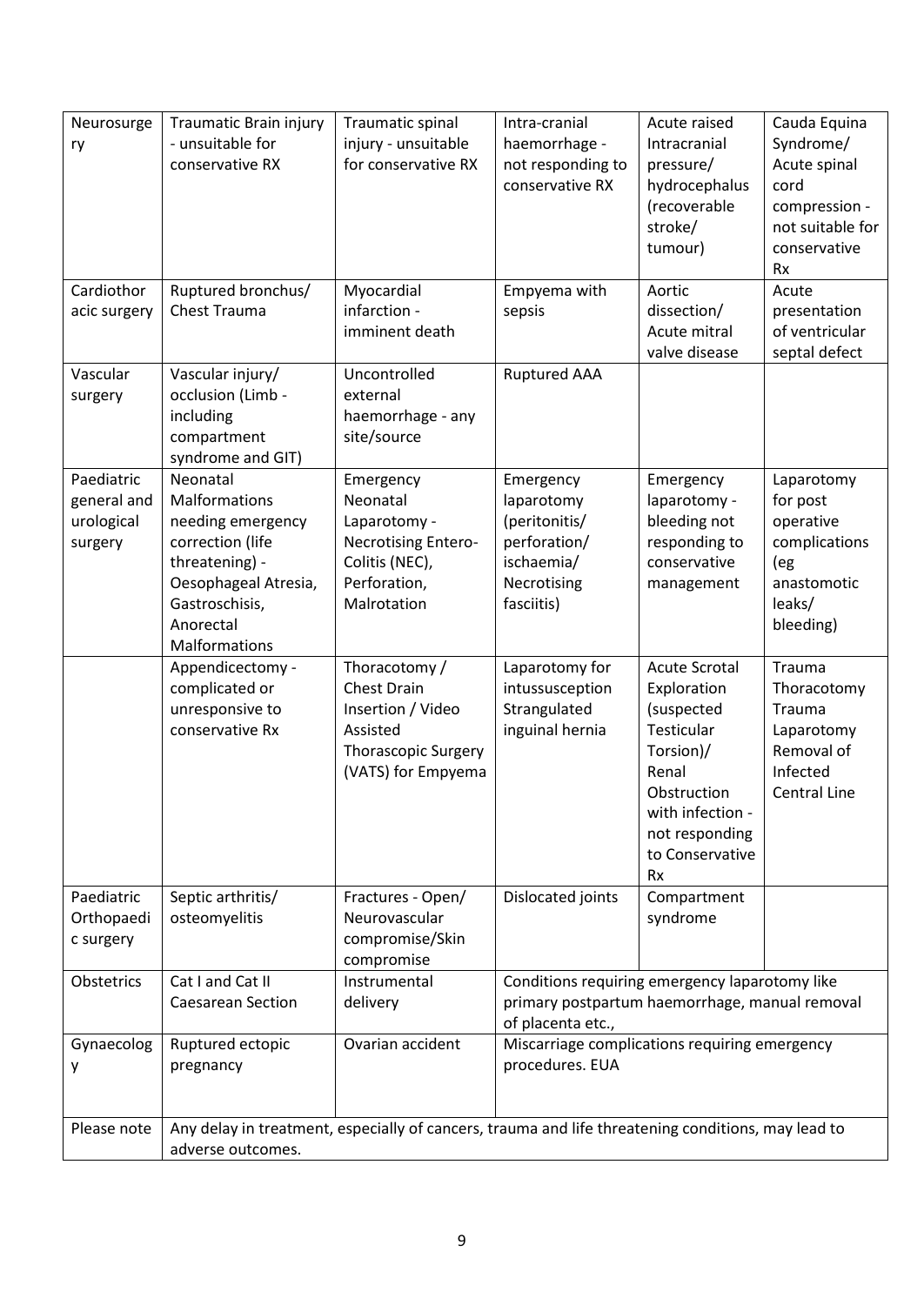#### **Appendix B**

#### **Appropriate Use of Powered Air-Purified Respirators (PAPRS) In Known or Suspected COVID-19 Patients**

- PAPRs will be available at each hospital for team members who:
	- 1. Cannot wear N-95 or North masks (determined by fit testing) OR
	- 2. Appropriately sized N-95 masks are unavailable AND another clinician with an appropriate N-95 mask is unavailable to perform the necessary patient care OR
	- 3. The necessary procedure cannot be appropriately performed with an N-95 or North mask

• When the patient is COVID-19 positive, symptom screening / PCR testing is not available and use of a N-95 or North mask is not possible, appropriate indications for use of a PAPR include (this list should not be considered all-inclusive):

- Surgical procedures that involve opening the airway or sinuses
- **Endotracheal intubation and extubation**
- Cardiopulmonary resuscitation (CPR) immediate code team only
- **•** Open airway suctioning
- **Endoscopy**
- **EXECOLLECTION OF COLLECTION** Collection **Collection**
- Aerosolized respiratory treatments (nebulizations)
- Autopsy of suspected or confirmed COVID-19
- Each operating room should have a PAPR cart available containing the following:
	- PAPR motors / filters, hoses, hoods and pressure testers
	- **Gloves**
	- **Super Sani-cloth wipes**
	- **Alcohol hand foam**
	- **Hydrogen peroxide**
	- 4 x 4 gauze (to use with hydrogen peroxide to clean splashed blood)
	- 3" plastic tape to secure surgical gowns around PAPR motors
	- **Handheld dry erase boards (2) (for communication through the operating room window)**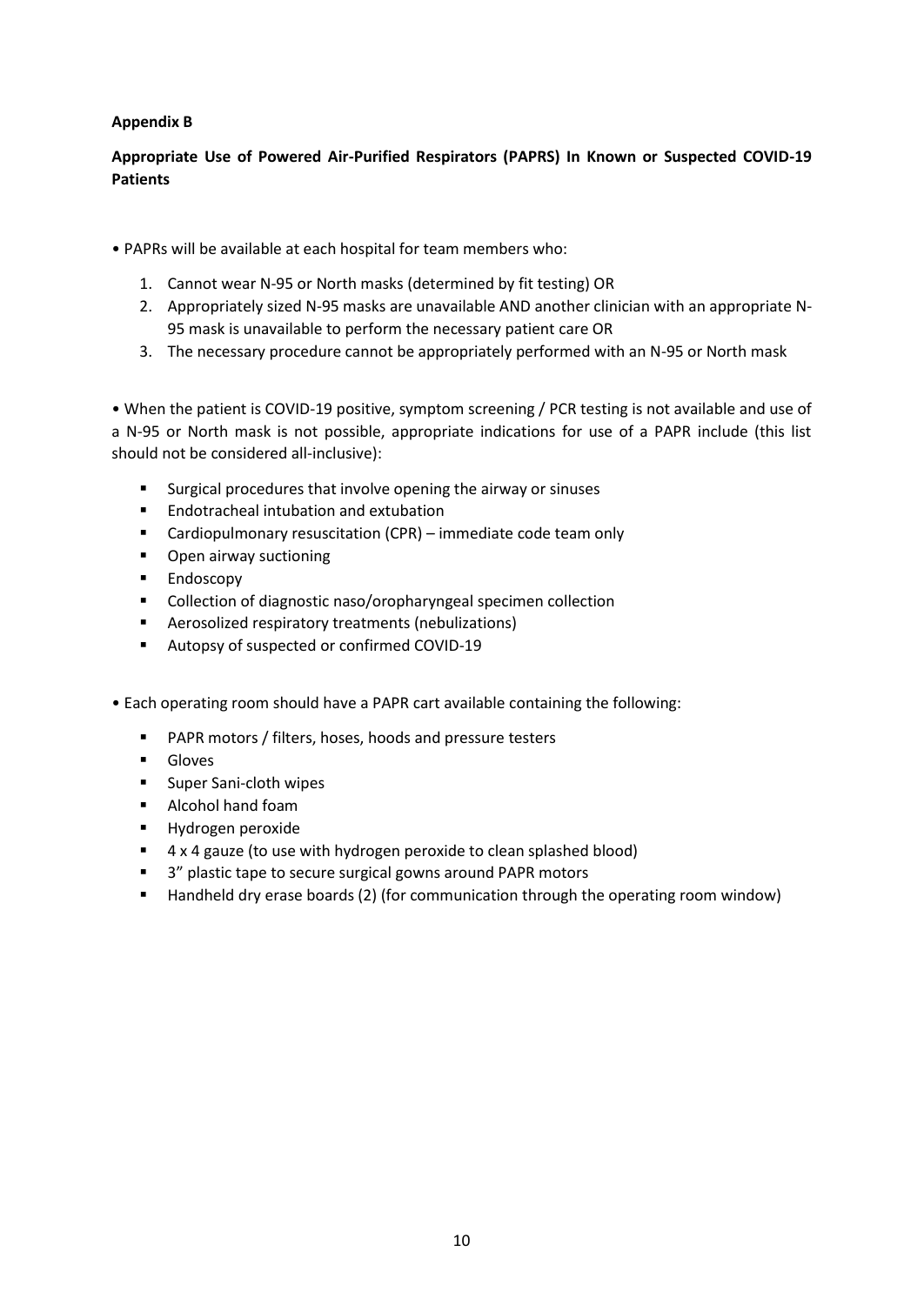**Appendix C**

**Sample consent form** 

## COVID ရောဂါကာလအတွင်း အသိပေးသဘောတူညီချက်

လူနာအမည် ---------------------၊ အသက် -----------၊ ဆေးရံ ID နံပါတ် ------------၊ ရောဂါအမည် -------------------------- ဖြင့် COVID-19 pandemic ကာလအတွင်း အရေးပေါ် / ပုံမှန်ပြင်ဆင်ခွဲစိတ်ရန် လူနာနားလည်သဘောပေါက်သော စကားလုံးဖြင့် ရှင်းပြခဲ့ပါသည်။ ဤအချိန်အတောအတွင်း ဆေးရုံတိုင်းကို COVID-19 ဗိုင်းရပ်ိစ်ကူးစက်ရန် အန္တရာယ်ရှိသောဇုန်ဟု သတ်မှတ်သည်။ ထို့ကြောင့် လူနာ၊ လူနာစောင့်၊ ဆေးရုံဝန်ထမ်းများ သို့မဟုတ် ကုသနေသောဆရာဝန် တစ်ဦးဦးသည် ရောဂါလက္ခဏာမပြသော ပိုးသယ်ဆောင်သူ/ မမျှော်လင့်ဘဲ COVID-19 လူနာဖြစ်နိုင်ပြီး ခွဲစိတ်ကုသသော လူနာသည် ဤကာလအတွင်း ရောဂါကူးစက်နိုင်ချေရှိပါသည်။ ၎င်းသည် အချိန်ကြာမြင့်စွာ ဆေးရုံတက်ခြင်း၊ အသက်ဆုံးရှုံးမှုအန္တရာယ် ၂၀ရာခိုင်နှုန်းအထိ တိုးလာနိုင်ပါသည်။ ဤဆေးရုံတွင် လတ်တလော၌  $\overline{\rm COVID}$ -19 စစ်ဆေးခြင်းကို ပုံမှန်ဆောင်ရွက်မပေးနိုင်သေးပါ။

ဤအချက်အလက်များကို နားလည်သဘောပေါက်ပြီးဖြစ်၍ ကျွန်တော်/မသည် ဤဆေးရုံတွင် .<br>ကုသရနိ သဘောတူပြီး ဖြစ်ပါသည်။ ဤလူနာတွင် COVID-19 ကူးစက်မှု၏ လက္ခဏာများ (ဖျားခြင်း၊ ရောင်းဆိုးခြင်း၊ အသက်ရှူရစက်စဲခြင်း၊ အရသာခံစားမှုလျော့နည်းခြင်းနှင့်/ သို့မဟုတ် အနံ့မရခြင်း) လတ်တလောတွင် မရှိကြောင်းကိုလည်း မေးမြန်းပြီး ဖြစ်ပါသည်။ ဤသို့သော ကူးစက်မှု မဖြစ်စေရန် ဆရာဝန်မှ ဖြစ်နိုင်သမျှ ကြိုတင်ကာကွယ်မှုများ ပြုလုပ်မည် ဖြစ်ကြောင်း ကျွန်ုပ် နားလည်ပါသည်။ လူနာ၏ လုံခြုံရေးအတွက် သတ်မှတ်ထားသော လုပ်ထုံးလုပ်နည်း အားလုံးကို လိုက်နာမည်ဟုလည်း ကျွန်ုပ် ကတိပေးပါသည်။ လိုအပ်သော အကာအကွယ် ပစ္စည်းများအတွက် အပိုကုန်ကျစရိတ်နှင့် ပတ်သက်သည့် အကြောင်းကိုလည်း သိရှိပြီး ဖြစ်သည်။ တာဝန်ကျဆရာဝန်တို့၏ နွဲစိတ်ကုသမှုကိုလည်း သဘောတူပါသည်။ ညွှန်ကြားထားသော ကာကွယ်မှုအားလုံးကို လိုက်နာသော်လည်း လူနာသို့မဟုတ် လူနာစောင့်တွင် COVID-

အထက်ပါအချက်အလက်များကို ဆရာဝန်မှ ပြည့်စုံစွာ ရှင်းလင်းပြီးဖြစ်၍ လူနာနှင့် လူနာစောင့်မှ နားလည်ပြီးဖြစ်ကြောင်း ခံဝန်ကတိပြုပါသည်။

| လူနာ                                     | သက်သေ/စကားပြန်                           | နဲ့စိတ်ဆရာဝန်            |
|------------------------------------------|------------------------------------------|--------------------------|
| အမည်<br>လက်မှတ်<br>ဖုန်းနံပါတ်<br>ရက်စွဲ | အမည်<br>လက်မှတ်<br>ဖုန်းနံပါတ်<br>ရက်စွဲ | အမည်<br>လက်မှတ်<br>ရာထူး |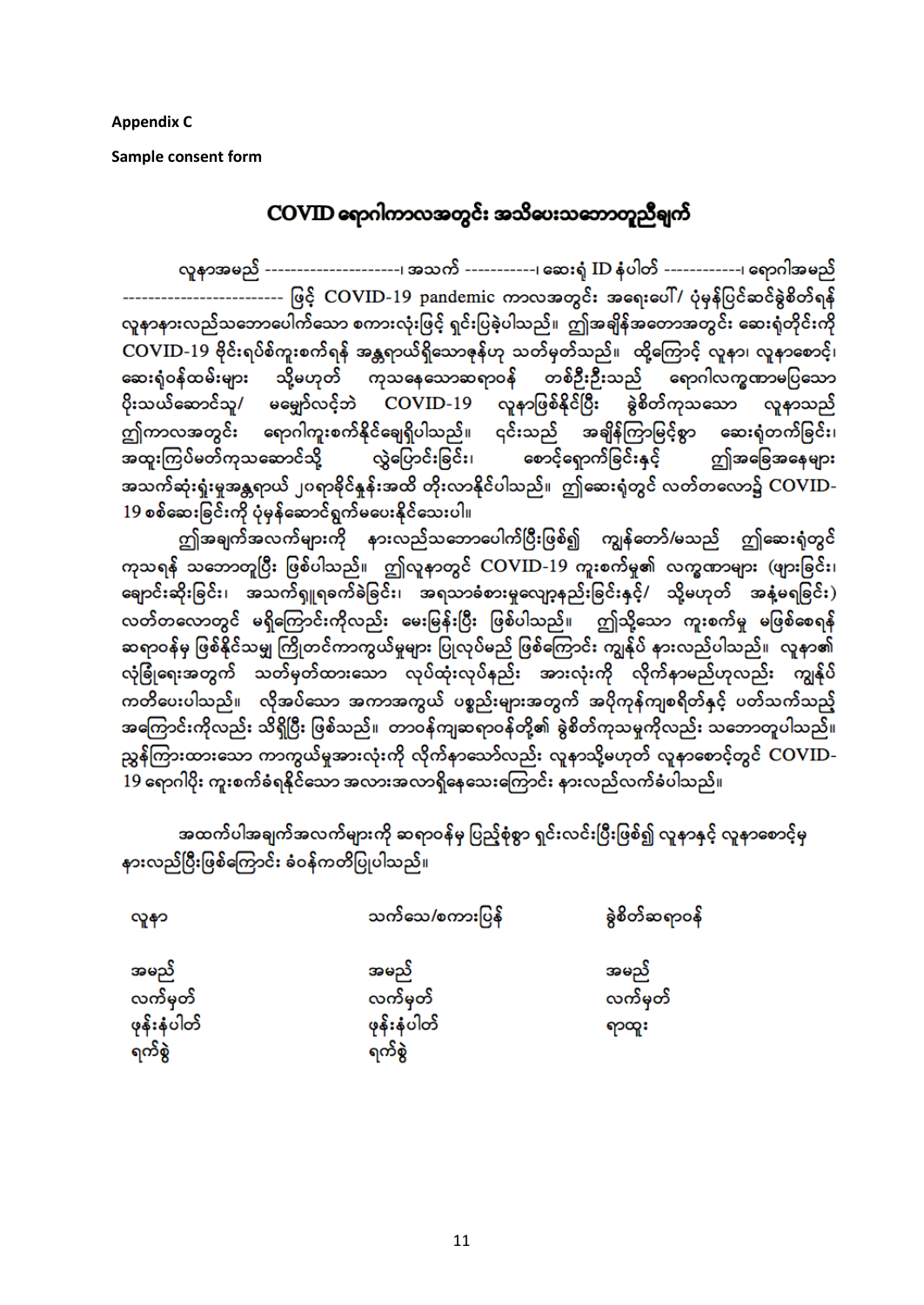#### **Special notes**

It should be highlighted that the recommended guidelines suggested in this document are general guidelines. Each and every hospital should tailor it after proper consultation with the hospital administrators and specialists regarding the feasibility of the institution.

#### **References**

- 1. C0221-specialty-guide-surgical-prioritisation-v1.pdf.
- 2. OH Guidelines for Invasive Procedures and Surgery During COVID-19 Pandemic[9103].pdf.
- 3. Chiu, P. W. Y. *et al.* Practice of endoscopy during COVID-19 pandemic: position statements of the Asian Pacific Society for Digestive Endoscopy (APSDE-COVID statements). *Gut* **69**, 991– 996 (2020).
- 4. Malhotra, N. *et al.* Covid operation theatre Advisory and position statement of indian society of Anaesthesiologists. Indian J Anaesth , 64:355-62 (2020)